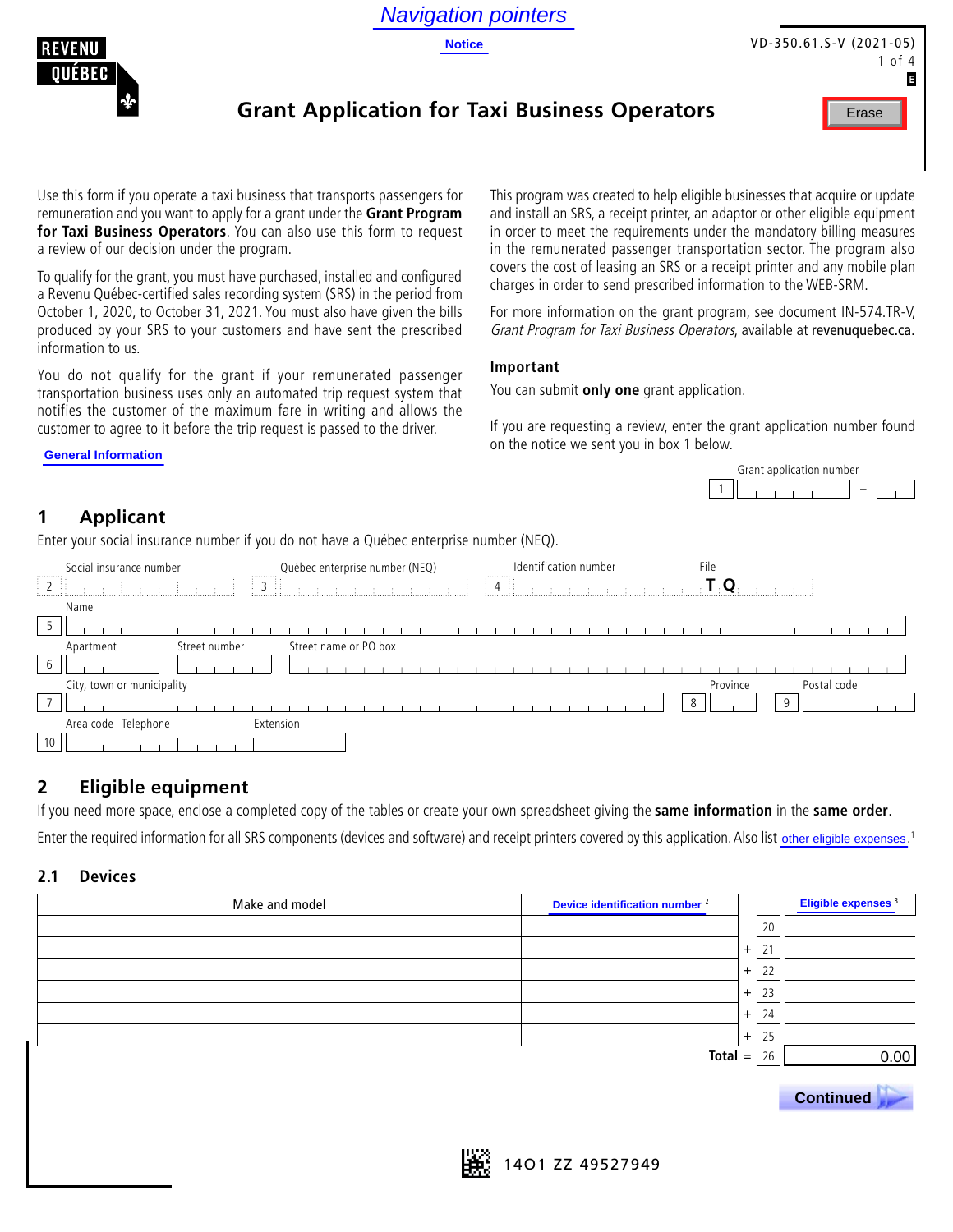| 2.2 | <b>Software</b> |           |     |    | VD-350.61.S-V (2021-05)<br>2 of 4<br>E |
|-----|-----------------|-----------|-----|----|----------------------------------------|
|     | Name            | Version   |     |    | Eligible expenses <sup>3</sup>         |
|     |                 |           |     | 27 |                                        |
|     |                 |           | $+$ | 28 |                                        |
|     |                 |           | $+$ | 29 |                                        |
|     |                 |           | $+$ | 30 |                                        |
|     |                 | $Total =$ |     | 31 | 0.00                                   |

### **2.3 Receipt printers**

| Make and model | Serial number |           |     | Eligible expenses <sup>4</sup> |
|----------------|---------------|-----------|-----|--------------------------------|
|                |               |           | 40  |                                |
|                |               | $\ddot{}$ | -41 |                                |
|                |               | $+$       | 42  |                                |
|                |               | $+$       | 43  |                                |
|                |               | $+$       | 44  |                                |
|                |               | $+$       | 45  |                                |
|                | $Total =$     |           | 46  | 0.00                           |

### **2.4 Other eligible expenses**

| Description |           |    | Eligible expenses <sup>4</sup> |
|-------------|-----------|----|--------------------------------|
|             |           | 47 |                                |
|             | $+$       | 48 |                                |
|             | $+$       | 49 |                                |
|             | $\ddot{}$ | 50 |                                |
|             | $+$       | 51 |                                |
|             | $+$       | 52 |                                |
|             | $+$       | 53 |                                |
|             | $+$       | 54 |                                |
|             | $+$       | 55 |                                |
|             | $\ddot{}$ | 56 |                                |
|             | $+$       | 57 |                                |
|             | $+$       | 58 |                                |
| $Total =$   |           | 59 | 0.00                           |

### **2.5 Total eligible expenses**

| Amount on line 26                                |                                     | 60 | 0.00 |
|--------------------------------------------------|-------------------------------------|----|------|
| Amount on line 31                                | ÷                                   | 61 | 0.00 |
| Amount on line 46                                | ∸                                   | 62 | 0.00 |
| Amount on line 59                                | $+$                                 | 63 | 0.00 |
| Add lines 60 to 63. Enter the result on line 73. | Total eligible expenses $=$ $\vert$ | 64 | 0.00 |

 **Continued .**

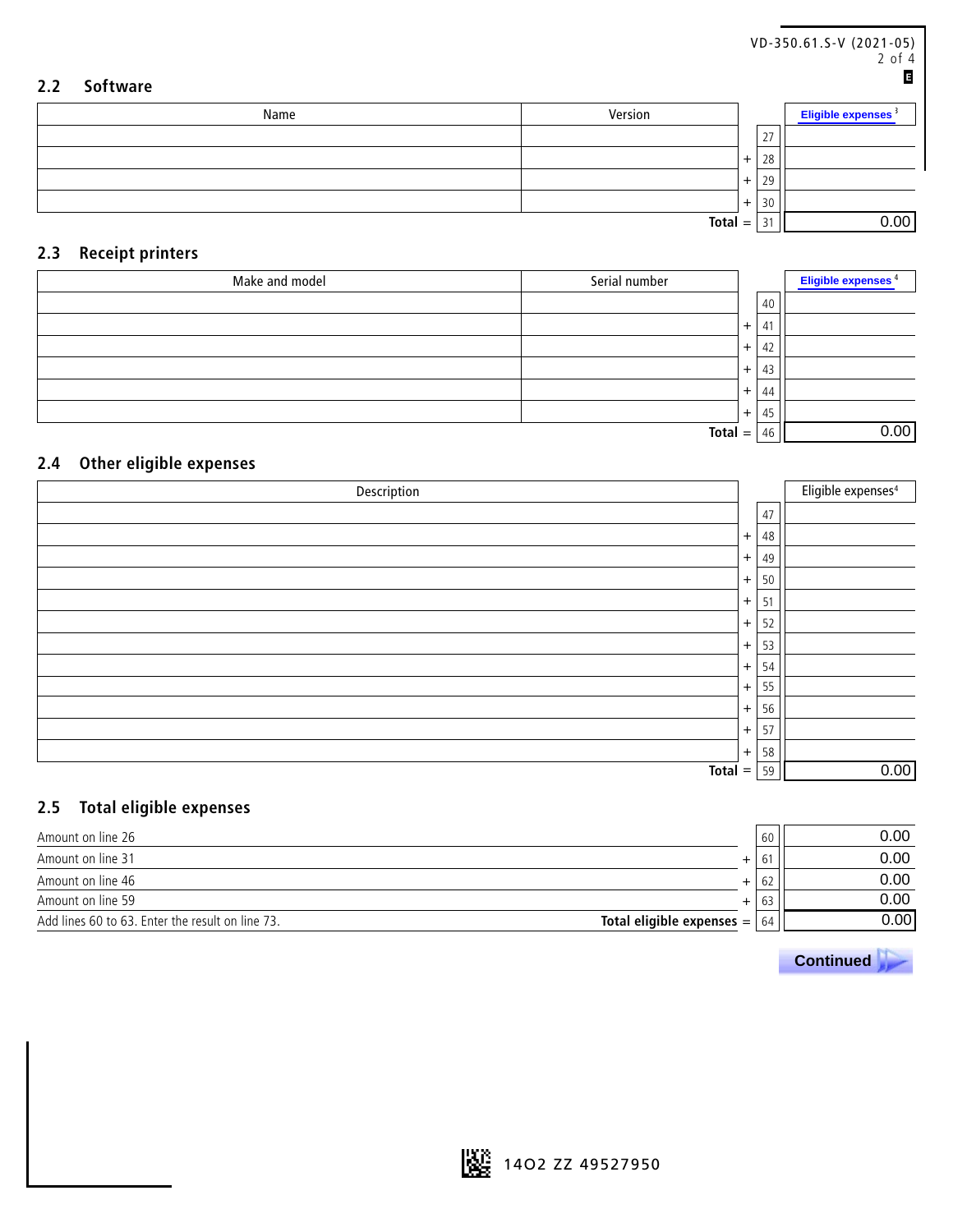|                                                                                                                                                                                                                                                                                         |                             |                | VD-350.61.S-V (2021-05)<br>3 of 4 |
|-----------------------------------------------------------------------------------------------------------------------------------------------------------------------------------------------------------------------------------------------------------------------------------------|-----------------------------|----------------|-----------------------------------|
| <b>Amount of grant</b><br>3                                                                                                                                                                                                                                                             |                             |                | G                                 |
| Number of authorized automobiles used to transport passengers for remuneration <sup>5</sup>                                                                                                                                                                                             |                             | 70             |                                   |
|                                                                                                                                                                                                                                                                                         |                             | 71<br>$\times$ | \$790                             |
| Multiply line 70 by line 71.                                                                                                                                                                                                                                                            | Eligible expenses limit $=$ | -72            | 0.00                              |
| Total eligible expenses (line 64)                                                                                                                                                                                                                                                       |                             | 73             | 0.00                              |
| Enter the amount on line 72 or 73, whichever is less.                                                                                                                                                                                                                                   | <b>Grant claimed</b>        | 74             | 0.00                              |
| <b>Certification</b><br>4<br>l authorize Revenu Québec to access my tax file to verify the transaction data sent by my certified SRS(s).                                                                                                                                                |                             |                |                                   |
| I have read and accept the terms and conditions of the Grant Program for Taxi Business Operators. In the case of a failure on my part or a change to<br>the terms and conditions of the grant program, Revenu Québec reserves the right to recover all or part of the grant I received. |                             |                |                                   |
| I certify that the information provided on this form is accurate and complete.                                                                                                                                                                                                          |                             |                |                                   |
| First and last name of the applicant or authorized representative                                                                                                                                                                                                                       |                             |                |                                   |
| Signature of the applicant or authorized representative                                                                                                                                                                                                                                 | Position                    |                | <b>Date</b>                       |

### **4 Certification**

| Signature of the applicant or authorized representative | Position | Date                             |
|---------------------------------------------------------|----------|----------------------------------|
|                                                         |          | Print the form                   |
|                                                         |          | <b>Print General Information</b> |
|                                                         |          |                                  |

#### **Notes**

- 1. Do not include any SRS for which you were reimbursed under the pilot project on mandatory billing in the remunerated passenger transportation sector.
- 2. The device's identification number is the one we assigned when you set up your SRS.
- 3. The eligible expenses incurred to acquire the devices and software making up the SRS include the purchase price and costs related to installation, wiring, updating and extended warranties, as well as any other costs incurred to ensure the SRS can send us prescribed information. Eligible expenses do not include taxes paid or costs related to maintenance, repairs, service contracts, training or other recurring items.
- 4. Eligible expenses related to receipt printers and other eligible expenses include the purchase price and costs related to installation, wiring, updating and extended warranties, as well as any other costs incurred to comply with the new mandatary billing measures. Eligible expenses do not include taxes paid or costs related to maintenance, repairs, service contracts, training or other recurring items.

To calculate the amount of eligible expenses related to a lease contract or additional mobile plan charges, see the appendix entitled "Terms and Conditions Regarding the Lease of Equipment and Additional Mobile Plan Expenses" in document IN-574.TR-V, Grant Program for Taxi Business Operators.

5. The maximum number of authorized automobiles is equal to the number of authorized automobiles that you own and you or your drivers use, or the number of authorized automobiles that you lease for you or your employees that did not come with the equipment required under the measures. If you are the only driver in the taxi business, the maximum number of automobiles is one.